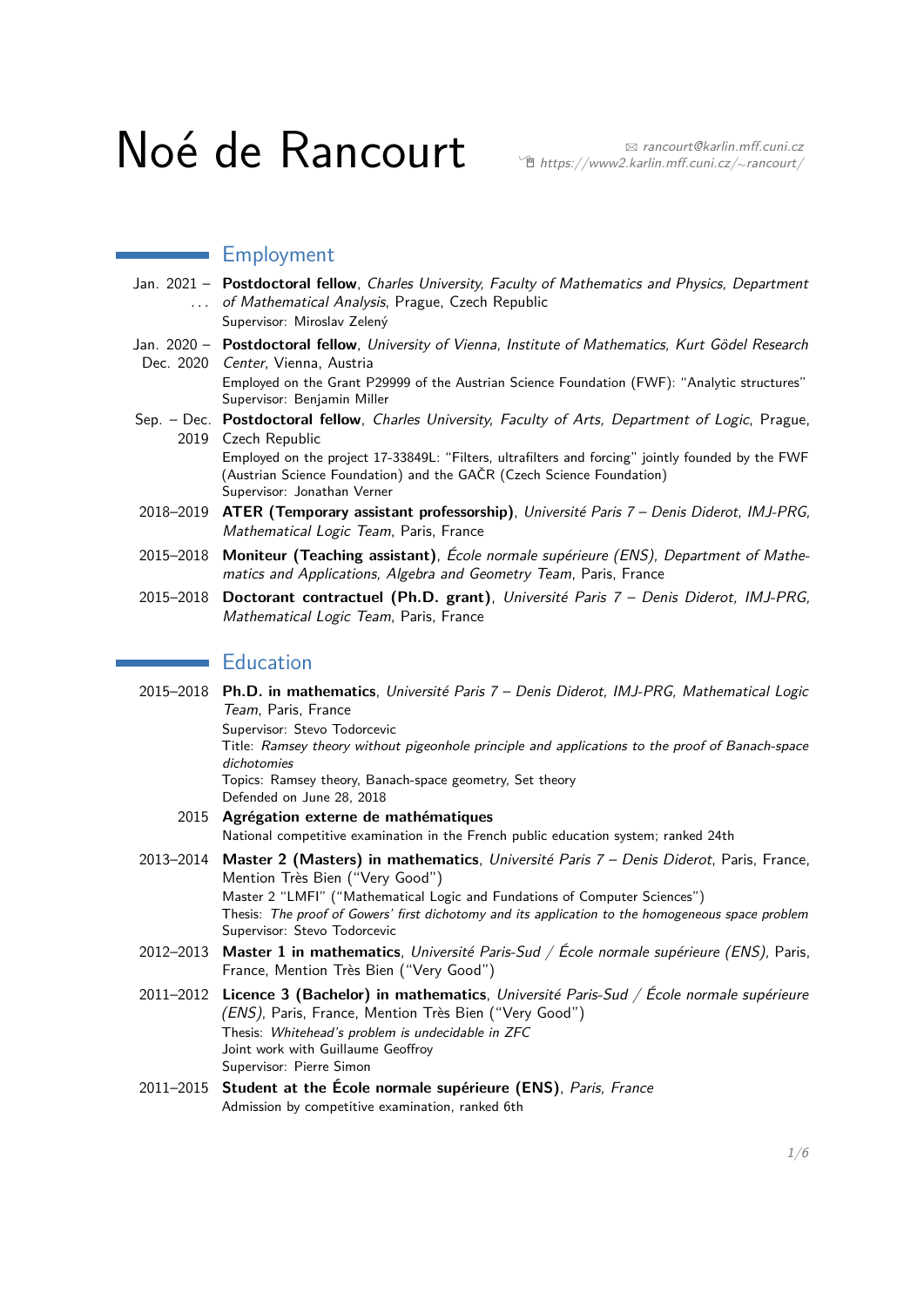## **Publications**

#### Published papers

- 2020 **Spectral-free methods in the theory of hereditarily indecomposable Banach spaces**, Bull. Belgian Math. Soc. Simon Stevin, 27 :775–787, 2020
- 2020 **Ramsey theory without pigeonhole principle and the adversarial Ramsey principle**, Trans. Amer. Math. Soc., 373 :5025–5056, 2020

#### Accepted papers

- To appear **Local Banach-space dichotomies and ergodic spaces**, with Wilson Cuellar-Carrera and Valentin Ferenczi, to appear in J. Europ. Math. Soc., arXiv:2005.06458
- To appear **Connected components of the general linear group of a real hereditarily indecomposable Banach space**, to appear in Studia Math., arXiv:2009.04687

#### **Preprints**

- Submitted **Continuity of coordinate functionals of filter bases in Banach spaces**, with Tomasz Kania and Jarosłav Swaczyna, arXiv:2203.15123
- Submitted **The Feldman-Moore, Glimm-Effros, and Lusin-Novikov theorems over quotients**, with Benjamin Miller, arXiv:2105.05374
- Submitted **A dichotomy for countable unions of smooth Borel equivalence relations**, with Benjamin Miller, arXiv:2105.05362

#### Ph.D. thesis

2018 **Ramsey theory without pigeonhole principle and applications to the proof of Banachspace dichotomies**

### Participation in projects and programmes

#### Scientific projects involvement

- 2022–2024 **HFRT project "ANACOMB (Analytic techniques in combinatorics)"** Three-years research grant awarded by the Hellenic Foundation for Research & Innovation (HFRI) Role: team member PI: Pandelis Dodos
	- 2017 **USP-COFECUB project "Geometry of Banach spaces"** Four-years project funded by the University of São Paulo and the COFECUB (French committee for academic and scientific cooperation between France and Brasil) Role: team member

#### Semester programmes participation

October 2015 **Mathematical, Foundational and Computational Aspects of the Higher Infinite**, Isaac Newton Institute for Mathematical Sciences, Cambridge, UK 10-days invited stay Invited lecture: Ramsey determinacy of adversarial Gowers' games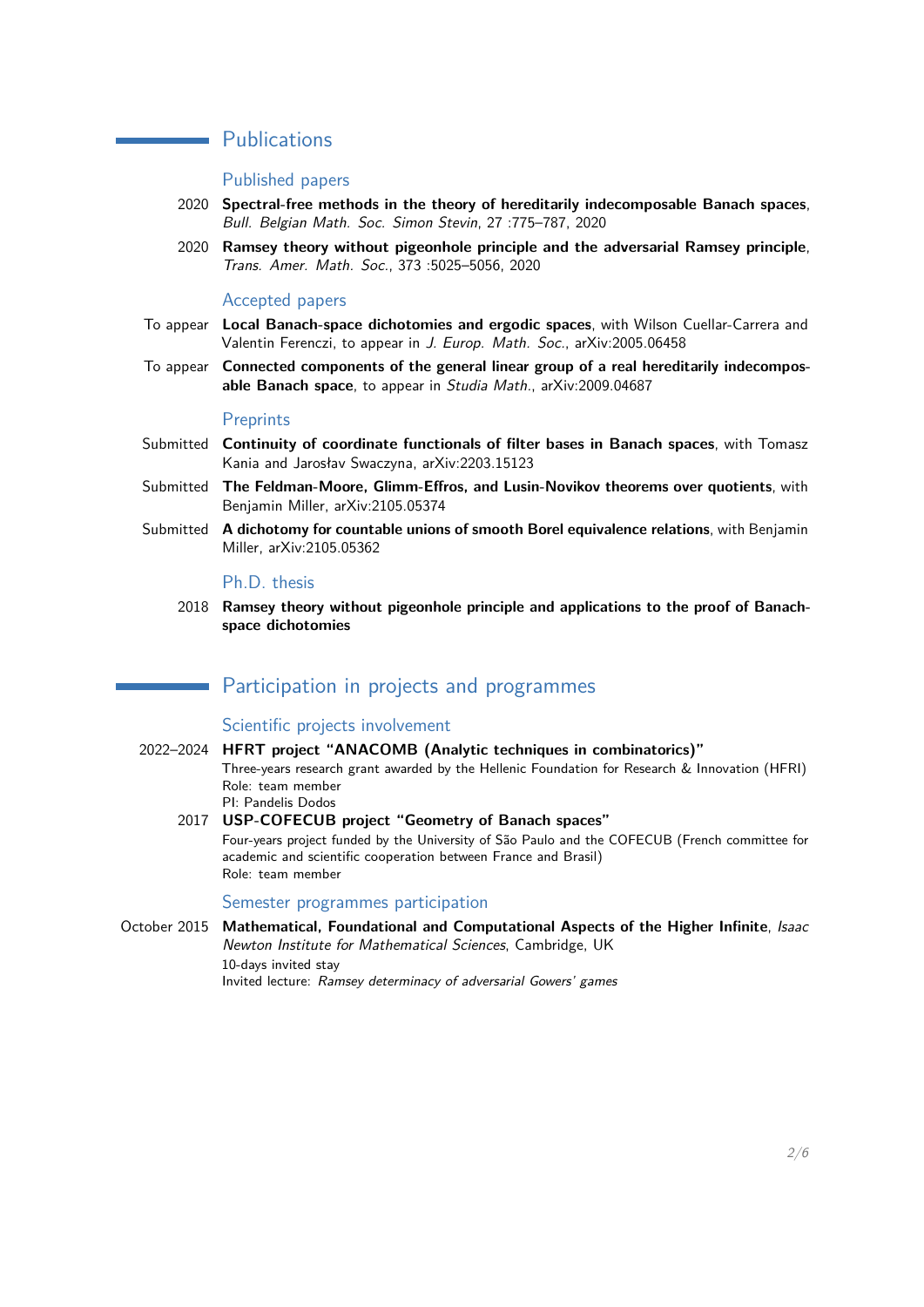## **Participation in international conferences**

## Invited lectures

|                  | Invited lectures                                                                                                                                                                                                                             |
|------------------|----------------------------------------------------------------------------------------------------------------------------------------------------------------------------------------------------------------------------------------------|
|                  | October 2021 Workshop on Generic Structures, Institute of Mathematics of the Czech Academy of<br>Sciences, Prague, Czech Republic<br>Weak Fraïssé classes and $\aleph_0$ -categoricity                                                       |
| June 2021        | 2021 North-American annual meeting of the Association for Symbolic Logic, special<br>session in set theory, Online<br>A dichotomy for countable unions of smooth Borel equivalence relations (joint work with Benjamin<br>Miller)            |
| December         | 2020 Winter meeting of the Canadian Mathematical Society, Session "Logic and<br>2020 Applications", Online<br>Intersection-smooth equivalence relations (joint work with Benjamin Miller)                                                    |
| October 2020     | "Virginia Operator Theory and Complex Analysis Meeting" (VOTCAM), Online<br>Local Banach-space dichotomies (joint work with Wilson Cuellar Carrera and Valentin Ferenczi                                                                     |
| 2018             | November Workshop "Unifying Themes in Ramsey Theory", Banff International Research Station<br>for Mathematical Innovation and Discovery, Banff, Canada<br>An abstract formalism for strategical Ramsey theory                                |
| 2016             | September Workshop "Set Theory and its Applications in Topology", Casa Matemática Oaxaca,<br>Oaxaca, Mexico<br>Ramsey theory with and without pigeonhole principle                                                                           |
|                  | Contributed talks                                                                                                                                                                                                                            |
| January 2022     | Winter School in Abstract Analysis, section Set Theory & Topology, Hejnice, Czech<br>Republic<br>A dichotomy for countable unions of smooth Borel equivalence relations                                                                      |
| January 2022     | 49 <sup>th</sup> Winter School in Abstract Analysis, Sňězné, Czech Republic<br>A dichotomy for countable unions of smooth Borel equivalence relations                                                                                        |
| January 2020     | 48 <sup>th</sup> Winter School in Abstract Analysis, Svratka, Czech Republic<br>Isometrically homogeneous Banach spaces                                                                                                                      |
| 2019             | December Colloquiumfest, Institute of Mathematics of the Czech Acacemy of Sciences, Prague, Czech<br>Republic<br>Locally bijective homomorphisms of regular graphs (joint work with Jan Hubička)                                             |
|                  | June 2019 Banach spaces and optimization: Conference on the occasion of Robert Deville's<br>60th birthday, Métabief, France<br>Hilbert-avoiding dichotomies and ergodicity (joint work with Wilson Cuellar Carrera and Valentin<br>Ferenczi) |
|                  | August 2018 Second Brazilian workshop in geometry of Banach spaces, Ubatuba, Brazil<br>Hilbert-avoiding dichotomies and ergodicity (joint work with Wilson Cuellar Carrera and Valentin<br>Ferenczi)                                         |
| January 2018     | Winter School in Abstract Analysis, section Set Theory & Topology, Hejnice, Czech<br>Republic<br>Approximate Gowers spaces                                                                                                                   |
| January 2018     | 46 <sup>th</sup> Winter School in Abstract Analysis, Svratka, Czech Republic<br>A dichotomy for Banach spaces non-isomorphic to $\ell_2$ (joint work with Wilson Cuellar Carrera and<br>Valentin Ferenczi)                                   |
| December<br>2015 | Meeting "Descriptive Set Theory in Paris", Université Pierre-et-Marie-Curie, Paris, France<br>Ramsey determinacy of adversarial Gowers' games                                                                                                |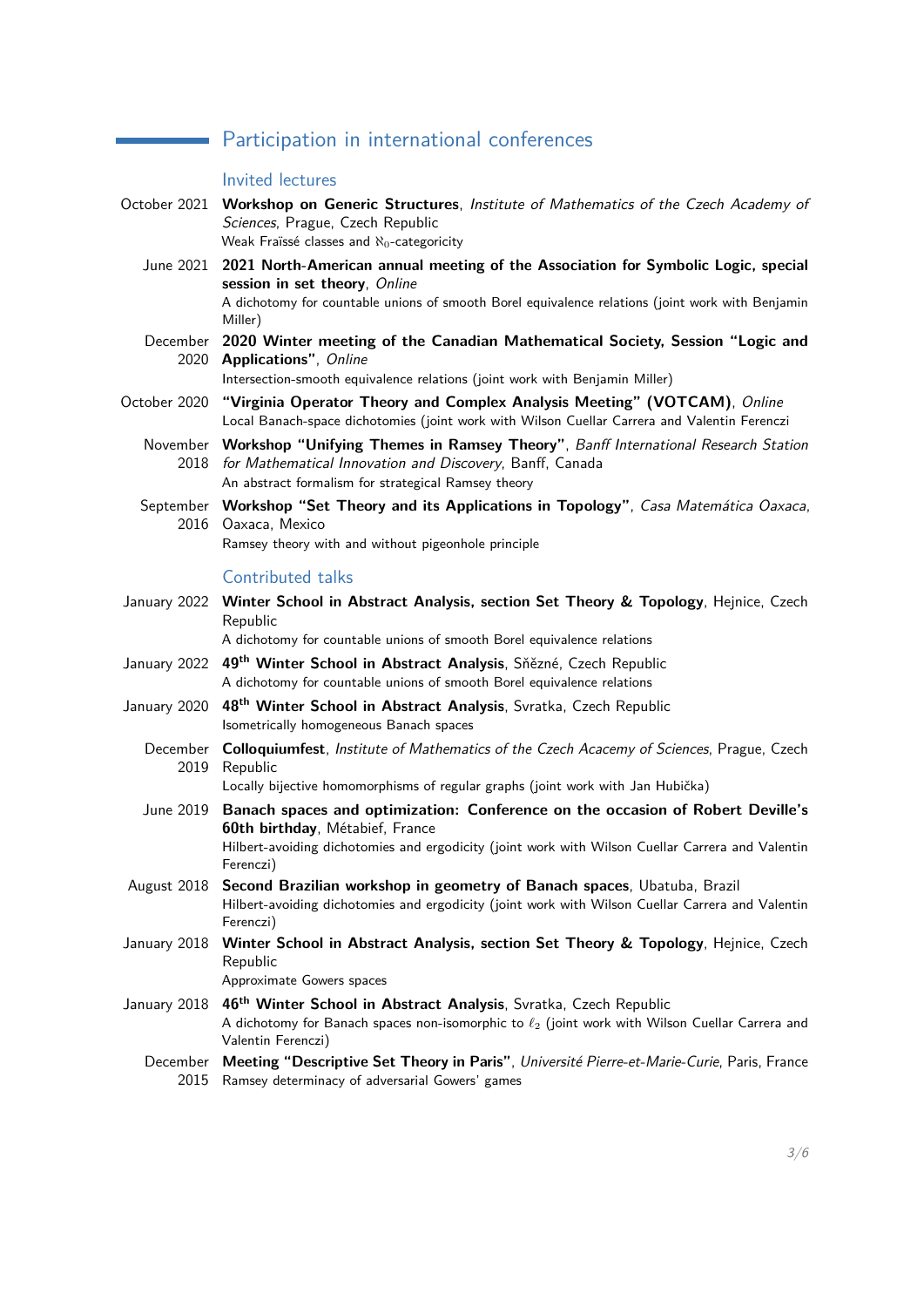## **Research stays and visits**

|                  | Two days, Institut de Mathématiques de Jussieu-Paris Rive Gauche, Paris, France                                                                 |
|------------------|-------------------------------------------------------------------------------------------------------------------------------------------------|
|                  | March 2022 Two talks delivered at the descriptive set theory seminar                                                                            |
|                  | Three days, Jagiellonian University, Kraków, Poland                                                                                             |
|                  | March 2022 Collaboration with Kevin Beanland and Tomasz Kania                                                                                   |
|                  | Talk delivered at the seminar on geometry of Banach spaces                                                                                      |
|                  | One day, Institut Camille Jordan, Lyon, France                                                                                                  |
|                  | January 2022 Talk delivered at the mathematical logic seminar                                                                                   |
|                  | Two days, Laboratoire Paul Painlevé, Lille, France                                                                                              |
|                  | January 2022 Collaboration with Sophie Grivaux and Étienne Matheron                                                                             |
|                  | Talk delivered at the functional analysis seminar                                                                                               |
|                  | One week, Institute of Mathematics of the Czech Academy of Sciences, Prague, Czech Republic<br>July 2020 Collaboration with Wiesław Kubiś' team |
|                  | One week, Institut de Mathématiques de Bordeaux, Bordeaux, France                                                                               |
|                  | Oct. 2019 Collaboration with Robert Deville and Elizabeth Strouse                                                                               |
|                  | Talk delivered at the analysis seminar                                                                                                          |
|                  | One day, Feb. Laboratoire de Mathématiques de Besançon, Besançon, France                                                                        |
|                  | 2019 Talk delivered at the functional analysis seminar                                                                                          |
| Nov. 2018 Canada | One week, University of Calgary, Centre for Computational and Discrete Geometry, Calgary,                                                       |
|                  | Collaboration with Claude Laflamme and Mike Pawliuk                                                                                             |
|                  | One week, <b>University of Toronto</b> , Toronto, Canada                                                                                        |
|                  | Nov. 2018 Collaboration with Stevo Todorcevic and Jamal Kawach                                                                                  |
|                  | Talk delivered at the set theory seminar of the Fields Institute                                                                                |
| 2018             | One day, Oct. Laboratoire Paul Painlevé, Lille, France<br>Talk delivered at the functional analysis seminar                                     |
|                  |                                                                                                                                                 |
|                  | One week, University of São Paulo, São Paulo, Brazil<br>Aug. 2018 Collaboration with Valentin Ferenczi and Wilson Cuellar-Carerra               |
|                  |                                                                                                                                                 |
|                  | One week, Institute of Mathematics of the Czech Academy of Sciences, Prague, Czech Republic<br>Feb. 2018 Collaboration with Wiesław Kubiś       |
|                  | One talk delivred at the Set Theory & Analysis seminar, and another at the Set theory seminar                                                   |
|                  | Three weeks, University of São Paulo, São Paulo, Brazil                                                                                         |
| Aug. 2017        | Collaboration with Valentin Ferenczi                                                                                                            |
|                  | Mini-course (three talks) delivered at the Banach-space geometry seminar                                                                        |

## Reviewer work

- 2021–2022 **Review of an article for the European Journal of Combinatorics**, in progress
	- 2021 **Review of a grant proposal for the National Science Center of Poland** Funding scheme: PRELUDIUM-20 (grants funding one to three-years projects for researchers having no doctoral degree yet)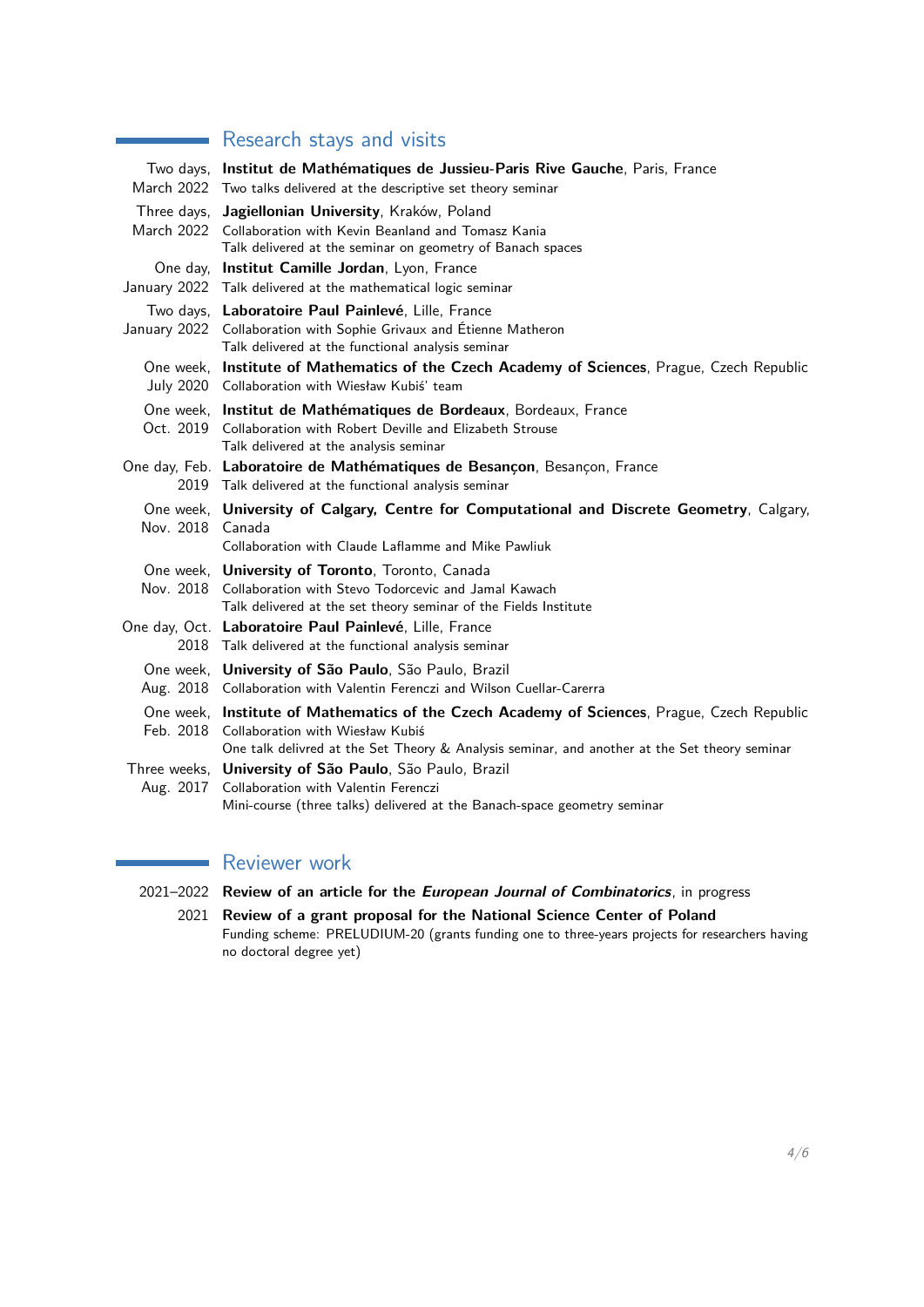## Teaching experience

#### Academic teaching

 $\mathcal{L}^{\text{max}}_{\text{max}}$  , where  $\mathcal{L}^{\text{max}}_{\text{max}}$ 

- 2018–2019 **Weekly oral tests in mathematics**, Université Paris 7 Denis Diderot Calculus, polynomials and linear algebra For students in first year of mathematics, 12 hours taught
- 2018–2019 **Exercise sessions in elementary algebra and calculus**, Université Paris 7 Denis Diderot Complex numbers, elementary calculus and basic linear algebra For students in first year of chemistry, 54 hours taught
- 2018–2019 **Refresher course in mathematics**, École d'Ingénieur Denis Diderot, Université Paris 7 Denis Diderot Complex numbers, calculus and basic linear algebra

For students in first year of engineering school (third year of higher education), 36 hours taught

- 2015–2018 **Exercise sessions in mathematical logic**, École normale supérieure (ENS), Paris Set theory, model theory, computability theory, and Gödel's incompleteness theorems For 3rd and 4th year students, 52 hours taught per year
- 2014–2015 **Weekly oral tests in mathematics**, Lycée Louis-le-Grand, Paris Advanced linear algebra, real analysis and a few other topics Students in Classes préparatoires MP\* (high-level 2nd year students), approx. 60 hours taught

#### Supervision of Bachelor students

- Spring 2018 **Adrien Abgrall and Maxime Ramzi**, École normale supérieure (ENS), Paris Thesis: Kechris–Pestov–Todorcevic's correspondence Co-supervised with Todor Tsankov
- Spring 2017 **Arnaud Étève and Robin Lemaire**, École normale supérieure (ENS), Paris Thesis: The embedding of countable linear orderings is bqo
- Spring 2016 **Apolline Louvet and Valentin Melot**, École normale supérieure (ENS), Paris Thesis: A Borel combinatorial proof of Silver's dichotomy about  $\mathbf{\Pi}^1_1$  equivalence relations

Teaching outside the academic system

- 2014 **Teaching at the mathematics club ParisMaths** Mathematics club for high-level high-school students, held at the École normale supérieure (ENS) in Paris
- 2011–2012 **Teaching at Mathematical Olympiad camps** Camps aiming at training high-school students for Mathematical Olympiads

#### Dissemination of scientific knowledge

- 2017–2018 **Hosting three young interns at the École normale supérieure (ENS)** French middle school students (13 or 14 years old) have to do a one-week "internship" in a company or a public service. I hosted three such students at the department of mathematics of the ENS, to make them discover research and give them an idea of what higher-level mathematics can be.
	- 2014 **Leader of a team at the TFJM<sup>2</sup>** French Tournament of Young Mathematicians, a mathematical competition for high-school students (French version of the ITYM)
	- 2013 **Animation of a stand at the Mathematical Culture and Games Fair** Four-days long fair holding every year in Paris Animation of a stand presenting percolation to elementary school pupils